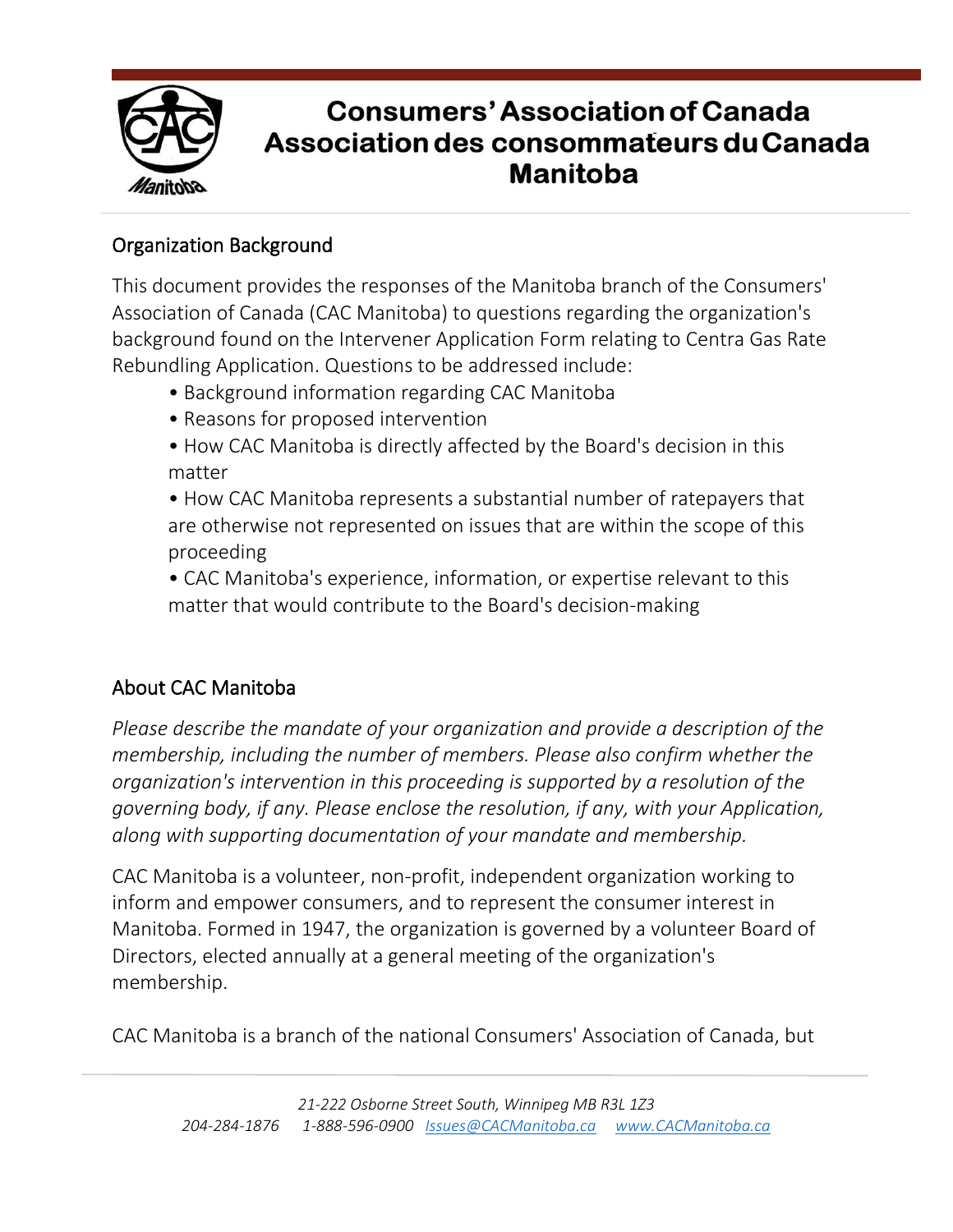is financially separate and separately incorporated. The organization's policy is guided by its understanding of generally accepted consumer rights, which consist of:

• The right to satisfaction of basic needs - To have access to basic, essential goods and services: adequate food, clothing, shelter, health care, education, public utilities, water and sanitation.

• The right to safety-to be protected against products, production processes and services that are hazardous to health or life.

• The right to be informed - To be given the facts needed to make an informed choice, and to be protected against dishonest or misleading advertising or labeling.

• The right to choose - To be able to select from a range of products and services, offered at competitive prices with an assurance of satisfactory quality.

• The right to be heard - To have consumer interests represented in the making and execution of government policy, and in the development of products and services.

• The right to redress - To receive a fair settlement of just claims, including compensation for misrepresentation, shoddy goods or unsatisfactory services.

• The right to consumer education - To acquire knowledge and skills needed to make informed, confident choices about goods and services, while being aware of basic consumer rights and responsibilities and how to act on them.

• The right to a healthy environment -To live and work in an environment that is nonthreatening to the well-being of present and future generations.

The Manitoba Branch of the Consumers' Association of Canada is also guided by the following consumer responsibilities: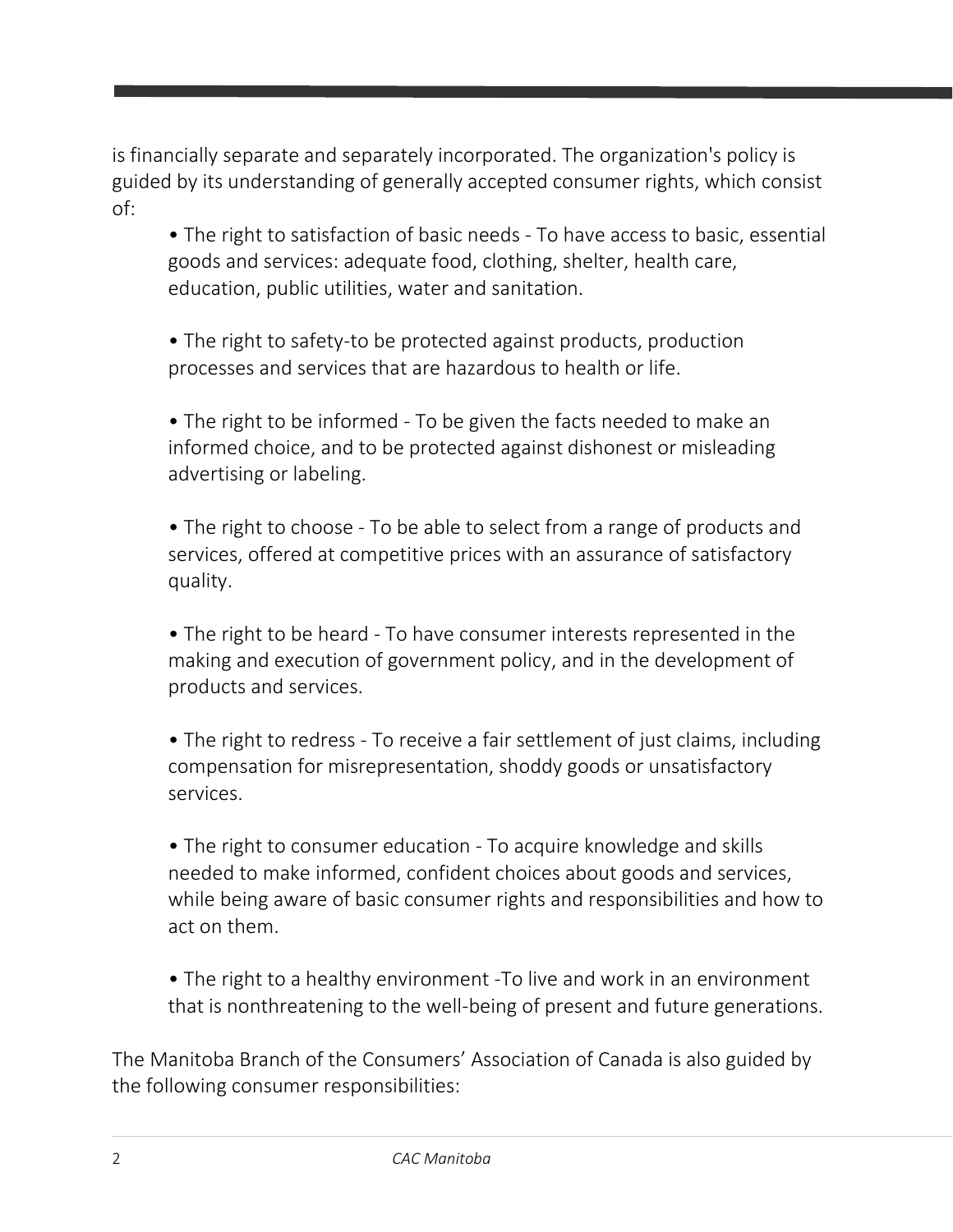• Critical awareness - consumers must be awakened to be more questioning about the provision of the quality of goods and services.

• Involvement or action - consumers must assert themselves and act to ensure that they get a fair deal.

• Social responsibility - consumers must act with social responsibility; with concern and sensitivity to the impact of their actions on other citizens, in particular, in relation to disadvantaged groups in the community and in relation to the economic and social realities prevailing.

• Ecological responsibility - there must be a heightened sensitivity to the impact of consumer decisions on the physical environment, which must be developed to a harmonious way, promoting conservation as the most critical factor in improving the real quality of life for the present and the future.

• Solidarity - the best and most effective action is through cooperative efforts through the formation of consumer/citizen groups who together can have the strength and influence to ensure that adequate attention is given to the consumer interest.

CAC Manitoba represents the interests of consumers across Manitoba in a number of areas including food safety and security, patient rights and health care, financial services, access, and inclusion, environmental sustainability, and regulatory review of utilities and Crown's delivering services and products to consumers. The organization seeks input on its policy positions from consumers through the innovative use of surveys, focus groups, social media, and through its ongoing programs and services to the public. In addition, the organization seeks other perspectives on relevant issues through the use of policy community advisory committees and interviews, and contacts with its network of community groups and organizations working with underrepresented consumers.

There is no resolution of the Board of Directors of CAC Manitoba supporting the intervention in this proceeding. Rather, the decision to participate is made by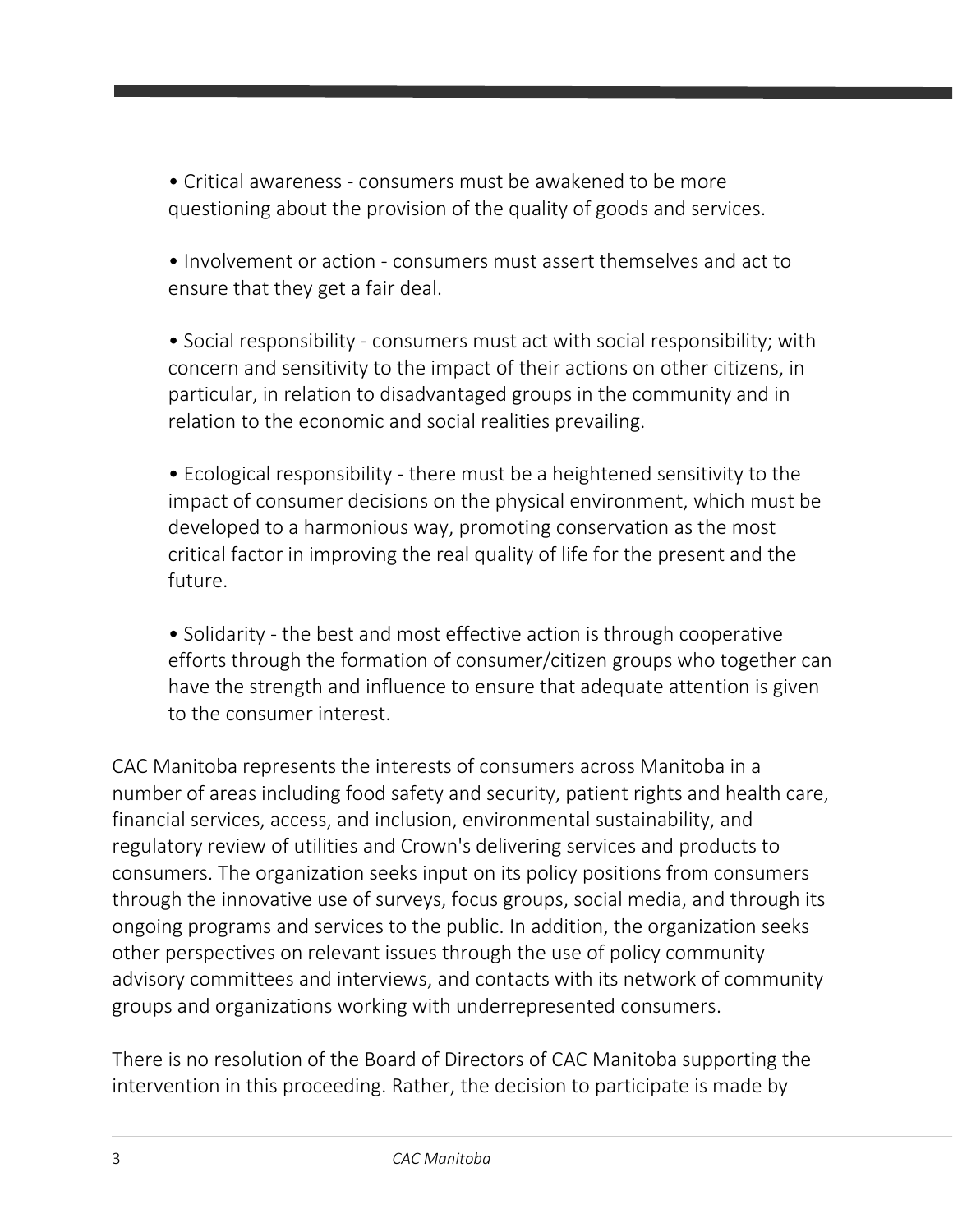senior management, following the organization's established policies and past practice.

#### CAC Manitoba's Reasons for Participation and Impact on Consumers

#### *Please state your reasons for intervening in this proceeding. Please state how you are directly affected by the Board's decision in this matter.*

Natural gas costs, rates, billing, and Centra's operations, have a significant impact on many residential consumers in Manitoba, especially as they pay for their own energy bills, as well as that of producers, processors, and retailers of the products they purchase. Residential ratepayers rely on vigorous, independent regulation to hold Crown Corporations, including Centra Gas, accountable. For CAC Manitoba, bringing the voice of consumers directly to the Public Utilities Board is of primary importance in the independent rate-setting process.

The focus of this particular hearing (rate rebundling) has the potential to impact costs to consumers and the way they are calculated, but it also may potentially change the way consumers view and access information about their costs. Centra Gas has a monopoly on many aspects of gas provision in this province, and this process before the Public Utilities Board acts a proxy for the marketplace, ensuring fairness, just and reasonable rates, and transparency, in a public proceeding.

## Representing Residential Natural Gas Consumers in Manitoba

*Please explain whether and how you represent a substantial number of ratepayers that are otherwise not represented on issues that are within the scope of this proceeding?*

CAC Manitoba will seek to protect the interests of Centra Gas's largest customer class, with approximately 266,000 residential natural gas customers by presenting an evidence based intervention guided by a principled consideration of the consumer Interest. The organization places a priority on direct consumer Input using various forms of consumer engagement and stakeholder panels. CAC Manitoba strives to protect and reconcile the Interests of all Manitoba residential consumers, Including low and fixed-Income consumers, the working poor, and other groups of consumers that are more vulnerable in the marketplace. These customers are not otherwise represented In the scope of this proceeding.